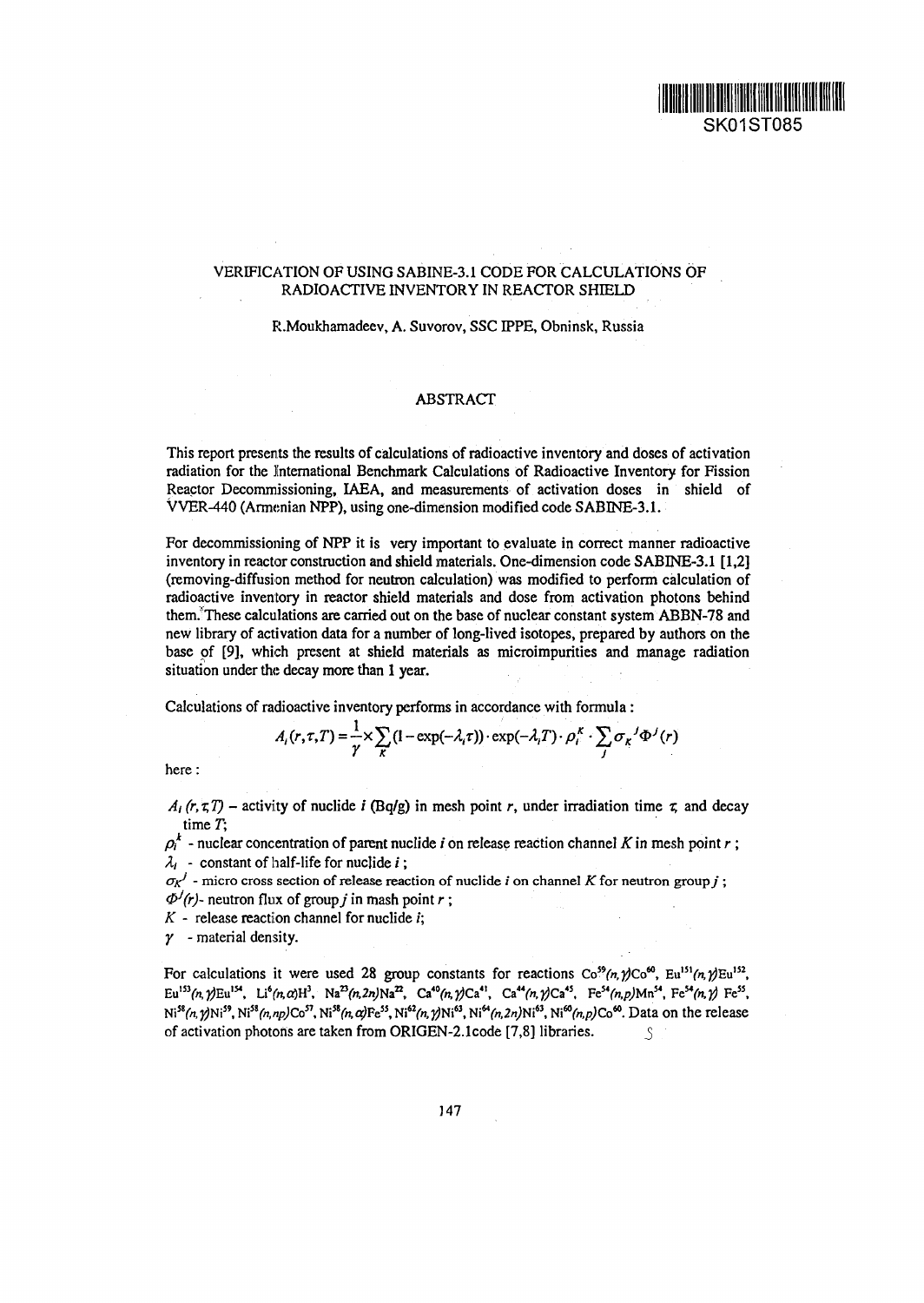Code verification were performed on the results of experiments on measurements of radioactive inventory in rector vessel and concrete shield of JPDR reactor (Japan, IAEA benchmark [5,6]) and dose rate of activation photons in concrete shield of WWER-440 reactor of Armenian NPP [3,4].

1. Full-scale experiment on measurement of radioactive inventory and dose rate of activation photons in concrete shield of WWER-440 reactor of Armenian NPP

Reactor WWER-440 of the 1-st unit of Armenian NPP was put into operation in January of 1977 года, and was shutdowned in February 25 of 1989. Calculation model consists of core with height 244 cm and radius 144 cm, steel reactor vessel with thickness 14 cm, facilities, which situated inside of reactor vessel (silow and internal shield), reactor shield made of serpentinite and conventional concrete. Last 43.6 cm of serpentinite concrete contain boron carbide. Serpentinite concrete lined with metal liner, which thickness is  $1.2 \text{ cm}$ . Thermal insulation set on the concrete liner. Distribution of fission density on height of the core, nuclear concentrations of main nuclides and impurities in reactor materials, as well as geometry dimensions it were taken from [3,4]. Operation and decay times, average thermal powers of reactor during work cycles were recalculated on the base of data on reactor operation published in [3], and present in Table 1.

| yō | Average thermal power,<br>Fission $(c \cdot cM^3)^{-1}$ | Operation time,<br>years | Decay time,<br>vears |
|----|---------------------------------------------------------|--------------------------|----------------------|
|    | $1.278 \cdot 10^{12}$                                   | 1.67                     | 12.11                |
|    | $2.348 \cdot 10^{12}$                                   | 0.75                     | 11.28                |
|    | $2.516 \cdot 10^{12}$                                   | 0.83                     | 10.28                |
|    | $2.502 \cdot 10^{12}$                                   | 2.25                     | 7.94                 |
|    | $2.351 \cdot 10^{12}$                                   | 2.83                     | 4.36                 |
| n  | $2.274 \cdot 10^{12}$                                   | 0.67                     | 3.28                 |
|    | $2.374 \cdot 10^{12}$                                   | 0.75                     | $-2.44$              |
|    | $2.624 \cdot 10^{12}$                                   | 0.583                    | 1.61                 |

Table 1 Average thermal power of reactor on working cycles, operation and decay times  $\epsilon$  for calculation of radioactive inventory in reactor shield and activation dose rate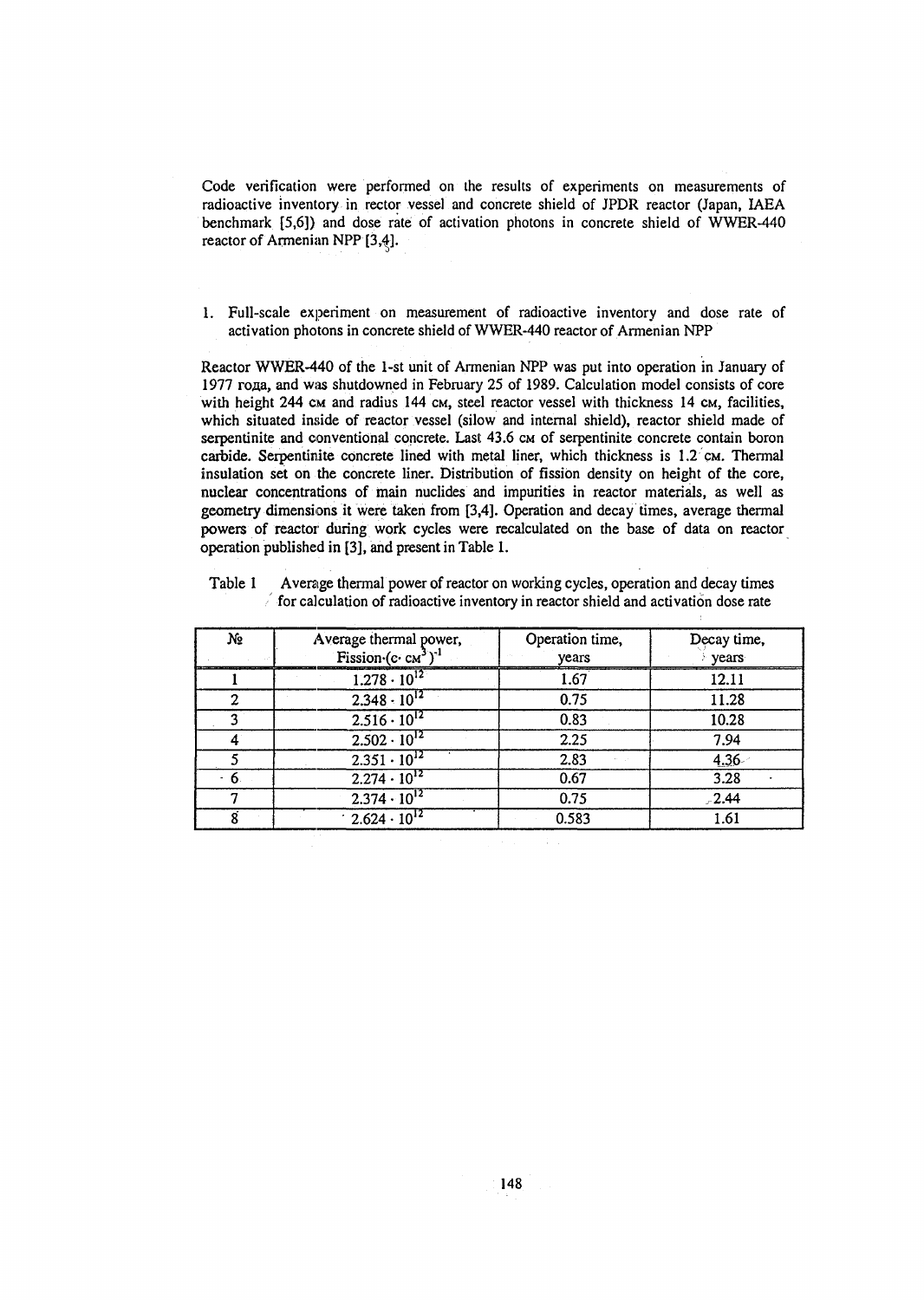

Fig. 1 Simulation scheme for WWER-440 reactor calculations (R,z)-geometry (in accordance with [3]).



Fig. 2 Distribution of fission density on height of the core

All calculations were performed using cylindric geometry. Distribution *of* fission density on radius of the core is equal (in accordance with [3]).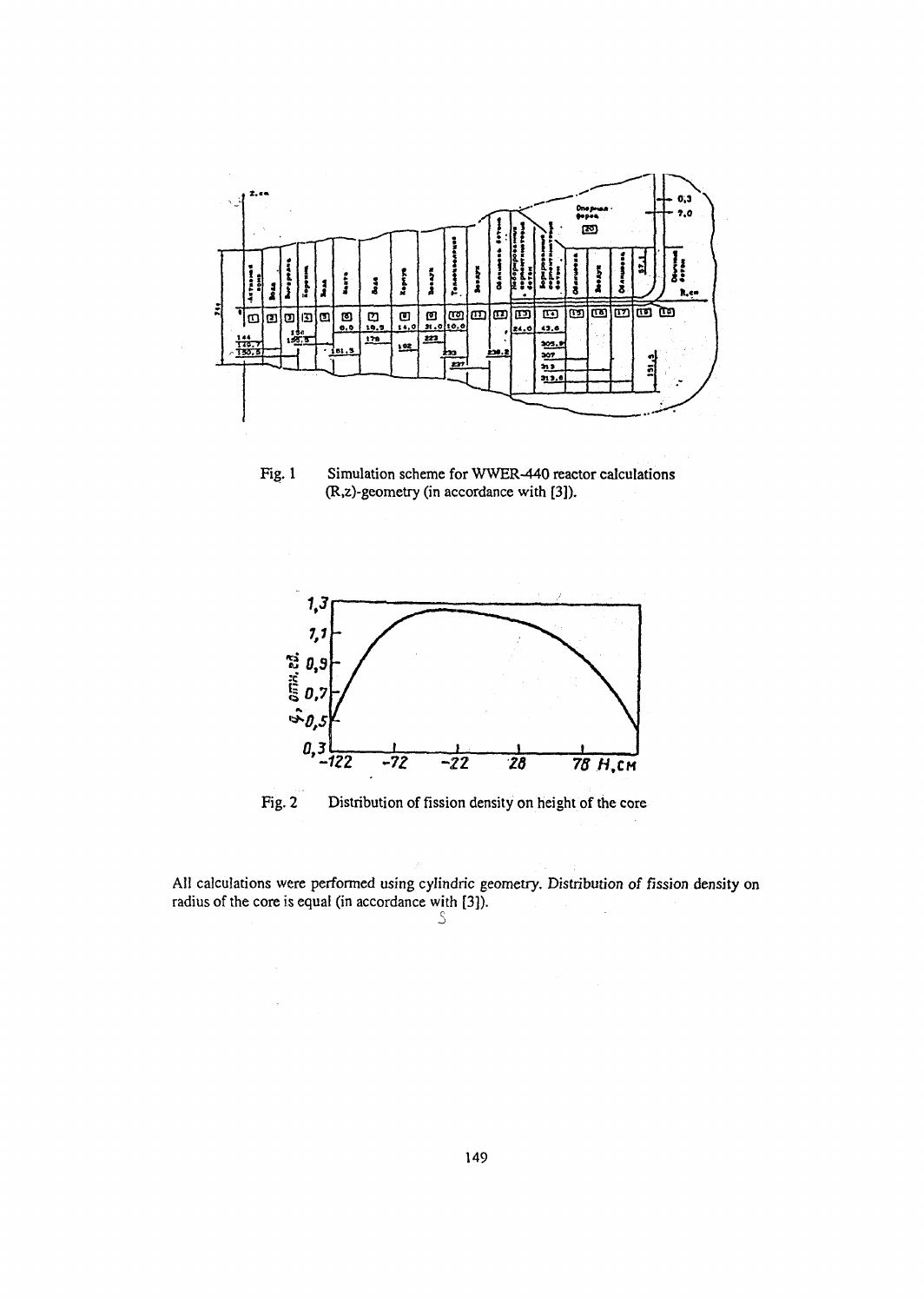|                         |                                                                                                                          | William Co                |                           | Number of physical zone |                  |                           |
|-------------------------|--------------------------------------------------------------------------------------------------------------------------|---------------------------|---------------------------|-------------------------|------------------|---------------------------|
| Nuclide                 | $\mathbf{I}$                                                                                                             | 2,5                       | 3,4,6                     |                         | 8,12,15,         | 9,11,16                   |
|                         |                                                                                                                          |                           |                           |                         | 17,19            |                           |
| $\mathbf H$             | $2.65810^{2}$                                                                                                            | $5.08 \times 10^{-2}$     |                           | $5.24 \cdot 10^{-2}$    |                  |                           |
| $\overline{\mathbf{p}}$ |                                                                                                                          |                           |                           |                         |                  |                           |
| Li                      |                                                                                                                          |                           |                           |                         |                  |                           |
| $\mathbf O$             | $2.55 \times 10^{-2}$                                                                                                    | $2.54 \overline{10^{-2}}$ |                           | $2.62 \, 10^{-2}$       |                  | $1.05 \overline{10^{-5}}$ |
| Al                      |                                                                                                                          |                           |                           |                         |                  |                           |
| Si.                     |                                                                                                                          |                           |                           |                         |                  |                           |
| Ca                      |                                                                                                                          |                           |                           |                         |                  |                           |
| Cr                      |                                                                                                                          |                           | $1.82 \overline{10^{-2}}$ |                         |                  |                           |
| Fe                      |                                                                                                                          |                           | $6.014 10^{-2}$           |                         | 8.48 $10^{-2}$   |                           |
| Co                      |                                                                                                                          |                           | $8.03110^{-5}$            |                         | $2.008\ 10^{-5}$ |                           |
| Ni                      |                                                                                                                          |                           | $8.54710^{2}$             |                         | $3.225\,10^{-4}$ |                           |
| Zr                      | $8.44710^{-3}$                                                                                                           |                           |                           |                         |                  |                           |
| Eu                      |                                                                                                                          |                           |                           |                         |                  |                           |
| $235\overline{U}$       | 1.1110 <sup>4</sup>                                                                                                      |                           |                           |                         |                  |                           |
| $238 \overline{U}$      | $5.99610^{3}$                                                                                                            |                           |                           |                         |                  |                           |
| 医产品质                    | $\label{eq:1} \mathcal{L}_{\text{max}} = \frac{1}{2} \left( \mathcal{L}_{\text{max}} - \mathcal{L}_{\text{max}} \right)$ |                           |                           |                         |                  |                           |

Table 2 Nuclear concentrations of main nuclides and impurities for reactor materials,<br> $10^{-24}$  cm<sup>-3</sup>

 $\hat{\mathcal{A}}$ 

| Nuclide                              | Number of physical zone |                           |                             |                           |                            |  |
|--------------------------------------|-------------------------|---------------------------|-----------------------------|---------------------------|----------------------------|--|
|                                      | 10                      | $-13$                     | 14                          | 18                        | 20 <sub>1</sub>            |  |
| $\mathbf H$                          |                         | $2.26 \overline{10^2}$    | $2.26 \overline{10^{-2}}$   | $6.55 \overline{10^{-3}}$ | $5.55 \ \ 10^{-3}$         |  |
| $\overline{\mathbf{p}}_{\mathbf{B}}$ |                         | $1.46410^{7}$             | $5.93 \ 10^{-4}$            | $1.025\ 10^{-7}$          |                            |  |
| Li                                   |                         | $5.02 \ 10^{-6}$          | $5.02 \ 10^{-6}$            | $4.01 \ \ 10^{-6}$        |                            |  |
| O                                    |                         | 3.84 $10^{-2}$            | 3.84 $10^{-2}$              | 4.58 $10^{-2}$            | 3.88 $10^{-2}$             |  |
| Al                                   |                         |                           |                             | $2.25 \ \ 10^{-3}$        | $\frac{10^{3}}{2}$<br>1.91 |  |
| Si                                   |                         | $2.3910^{2}$              | $2.3910^{2}$                | $1.53 \overline{10^{-2}}$ | $1.30 \overline{10^{2}}$   |  |
| $\cdot$ Ca                           |                         | $4.48\,10^{-3}$           | $4.48 \overline{10^{-3}}$   | $2.83 \quad 10^{-3}$      | $2.26 \overline{10^3}$     |  |
| Cr                                   | $2.91 \ 10^{-3}$        |                           |                             | 4.77 $10^4$               |                            |  |
| Fe                                   | $9.62 \ 10^{-3}$        | 8.64 $10^4$               | $8.64 \overline{10^{-4}}$   | $1.39 \ 10^{-3}$          | $1.32 \overline{10^{-2}}$  |  |
| Co <sub>1</sub>                      | $1.285\ 10^{5}$         | $1.86 \ 10^{-6}$          | $1.86~10^{6}$               | $7.60 \, 10^{-7}$         |                            |  |
| Ni                                   | $1.31 \ 10^{-3}$        | $1.94 \ 10^{-6}$          | $1.94 \overline{10^6}$      | $2.28 \ 10^{-6}$          |                            |  |
| Zr                                   |                         |                           |                             |                           |                            |  |
| Eu                                   |                         | $2.65 \overline{10^{-9}}$ | $2.65 \ \overline{10^{-9}}$ | 3.61 $10^{-9}$            |                            |  |

150

 $\frac{1}{\sqrt{2}}$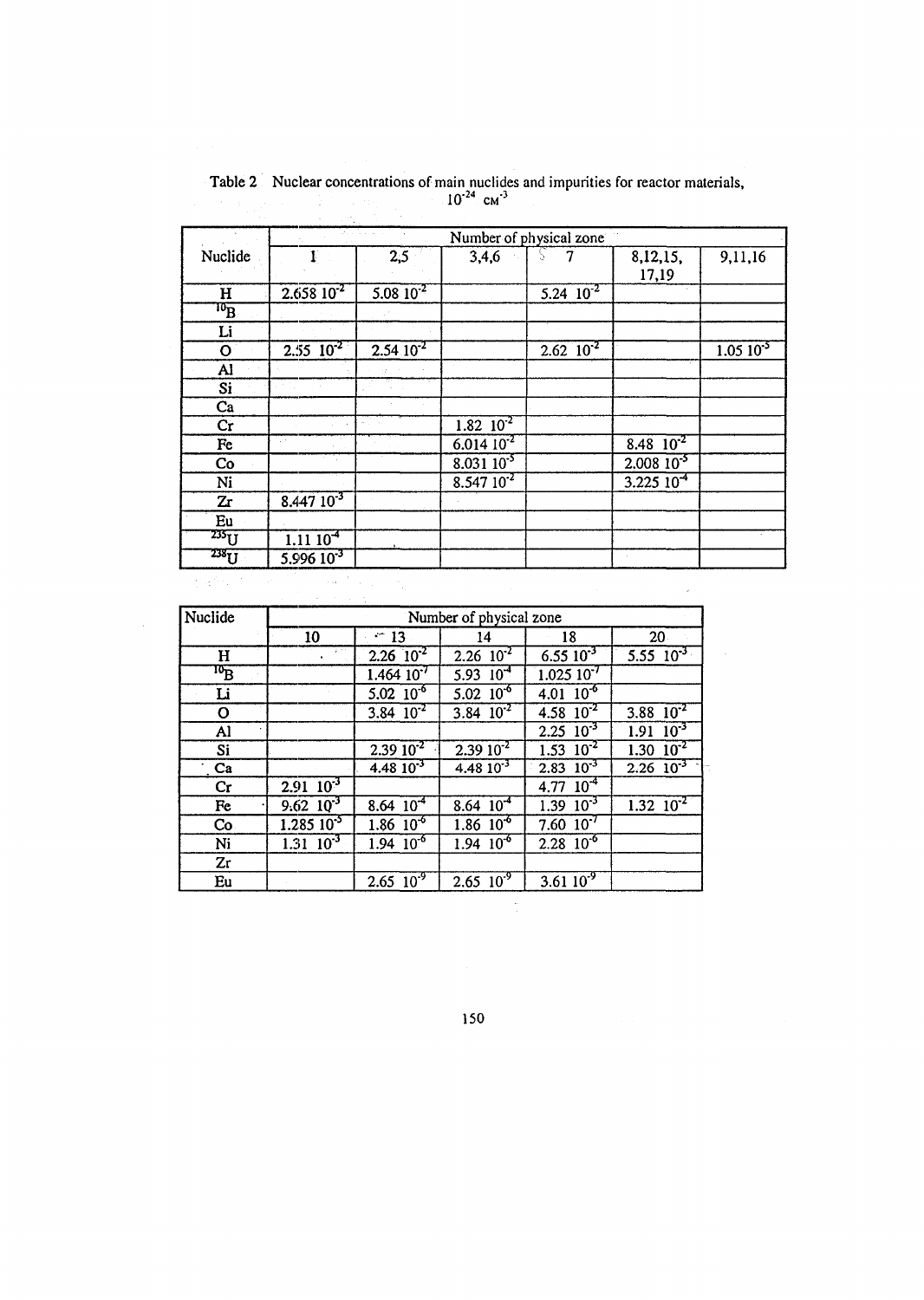| Facility                | Activity, $Bq$ - $cm^{-3}$ |              |  |
|-------------------------|----------------------------|--------------|--|
|                         | <b>SABINE</b>              | ΄4΄          |  |
| Выгородка               | $1.53e+09$                 |              |  |
| Корзина                 | $4.96e + 08$               |              |  |
| Шахта                   | $2.10e+08$                 | $2.0e+08*$   |  |
| Корпус                  | $3.12e+06$                 | $2.6e+06**$  |  |
| Теплоизоляция           | $1.62e + 04$               | $6.0e+05***$ |  |
| Небор. серпентин. Бетон | $3.05e + 04$               | $2.2e+04***$ |  |
| Бор. серпентин. Бетон   | 1.60e+01                   |              |  |

| Table 3 Averaged on height activity of <sup>60</sup> Co in facilities and shield of WWER- |  |
|-------------------------------------------------------------------------------------------|--|
| 440 reactor of the 1-st unit of Armenian NPP<br>アクティー・ショック かいしょう 不手のない                    |  |

Distance:

 $*$  -157 cm;

 $-185$  cm;

\*\*\*  $-226$  cm;

\*\*\*\* - 262 cm.

Data (result of SABINE calculations) are averaged for physical zone of shield (see Fig.l)

 $\bar{\bar{z}}$ 





-- calculated ones by SABINE-3.1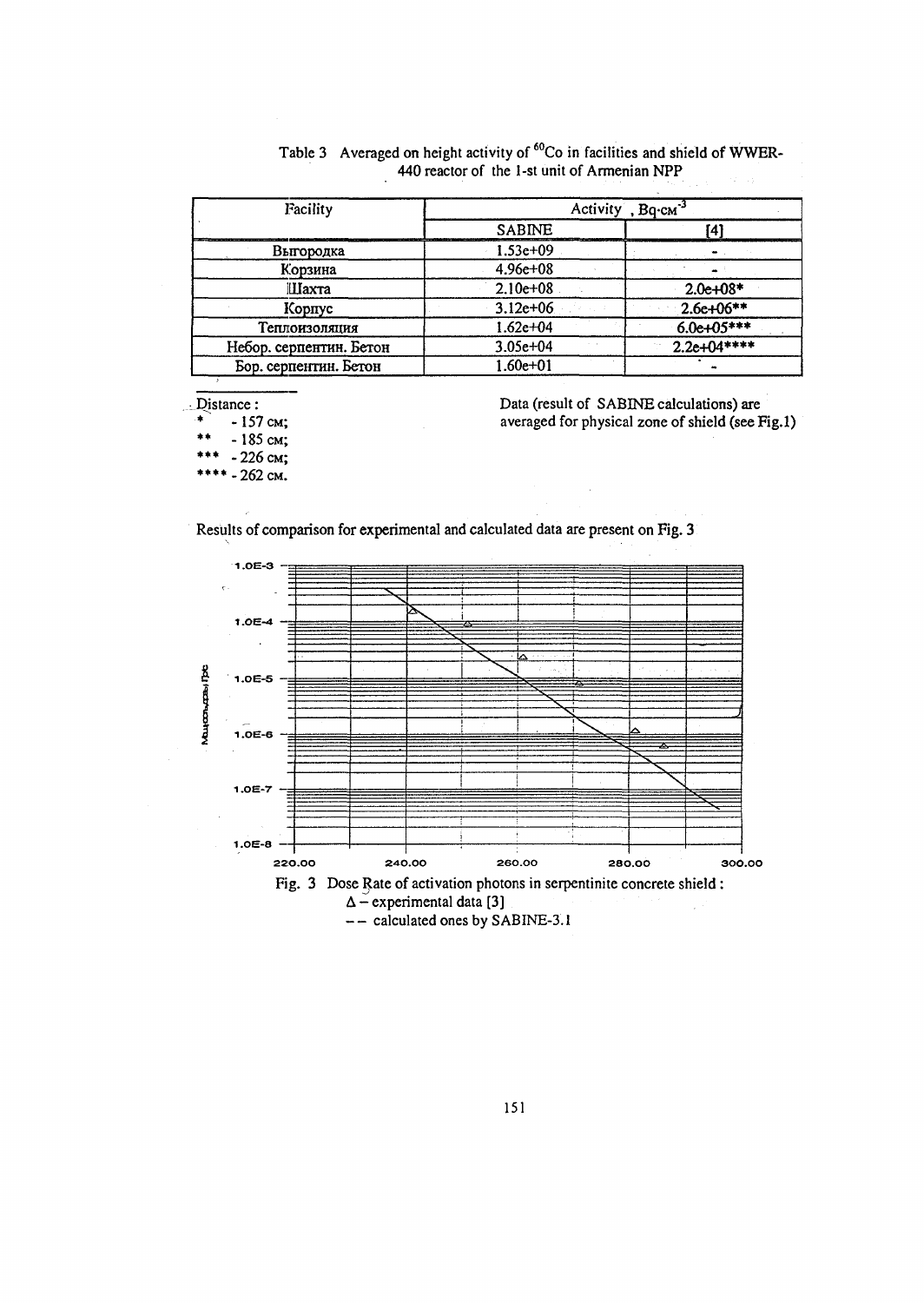Calculation results basically are cohered with data of [3,4]. Causes of all differences result from:

- Non-correct simulation of 2-dimensional task with 1-dimentional code.
- High "broad" of photon energetic group in library of SABINE code.
- 2. Full-scale experiment on measurements of activity inventory in reactor vessel and concrete shield of JPDR reactor  *c -*

Research reactor JPDR is a boiling, pool-type one, thermal power 90 MWt. It was put into operation in August of 1963 and shutdowned in March of 1976. Operation and decay times, averaged thermal powers on operation cycles were calculated on the base of [5] and present in Table 4. Data on distribution of fission density on height and radius of the core, nuclear concentrations of main nuclides and impurities in reactor materials, as well as geometry dimensions it were taken from [5,6] and present in Tables 5-7 and on Fig. 4-6. All calculations were performed for cylindric geometry of the core and shield. Height of the core of JPDR rector is 147 CM, radius is 65.4 CM.

Measurement results of activity inventory in reactor and shield materials after 15 years of decay were published in [6]. Comparison of calculated results (using SABINE-3.1 code) and measured ones are present on Fig. 7 and 8.

| No          | Averaged thermal power,<br>fission $(c \cdot c_M^3)^{-1}$ | Operation time,<br>years | Decay time,<br><b>years</b> |
|-------------|-----------------------------------------------------------|--------------------------|-----------------------------|
|             | $1.403 \cdot 10^{11}$                                     | 0.441                    | 26.997                      |
| $2^{\circ}$ | $6.006 \cdot 10^{11}$                                     | 0.543                    | 25.724                      |
|             | $7.073 \cdot 10^{11}$                                     | 0.623                    | 24.874                      |
|             | $6.718 \cdot 10^{11}$                                     | 0.361                    | 24.140                      |
|             | $8.290 \cdot 10^{11}$                                     | 0.222                    | 23.748                      |
| 6           | $1.120 \cdot 10^{12}$                                     | 0.112                    | 23.461                      |
|             | $9.493 \cdot 10^{11}$                                     | 0.099                    | 22.866                      |
| 8           | $.1.288 \cdot 10^{12}$                                    | 0.106                    | 21.559                      |
| 9           | $2.277 \cdot 10^{11}$                                     | 0.315                    | 18.595                      |
| 10.         | $3.860 \cdot 10^{11}$                                     | 0.477                    | 15.008                      |

Table 4 Averaged thermal powers of JPDR reactor on operation cycles, operation and decay times for simulation of radioactive inventory in shield materials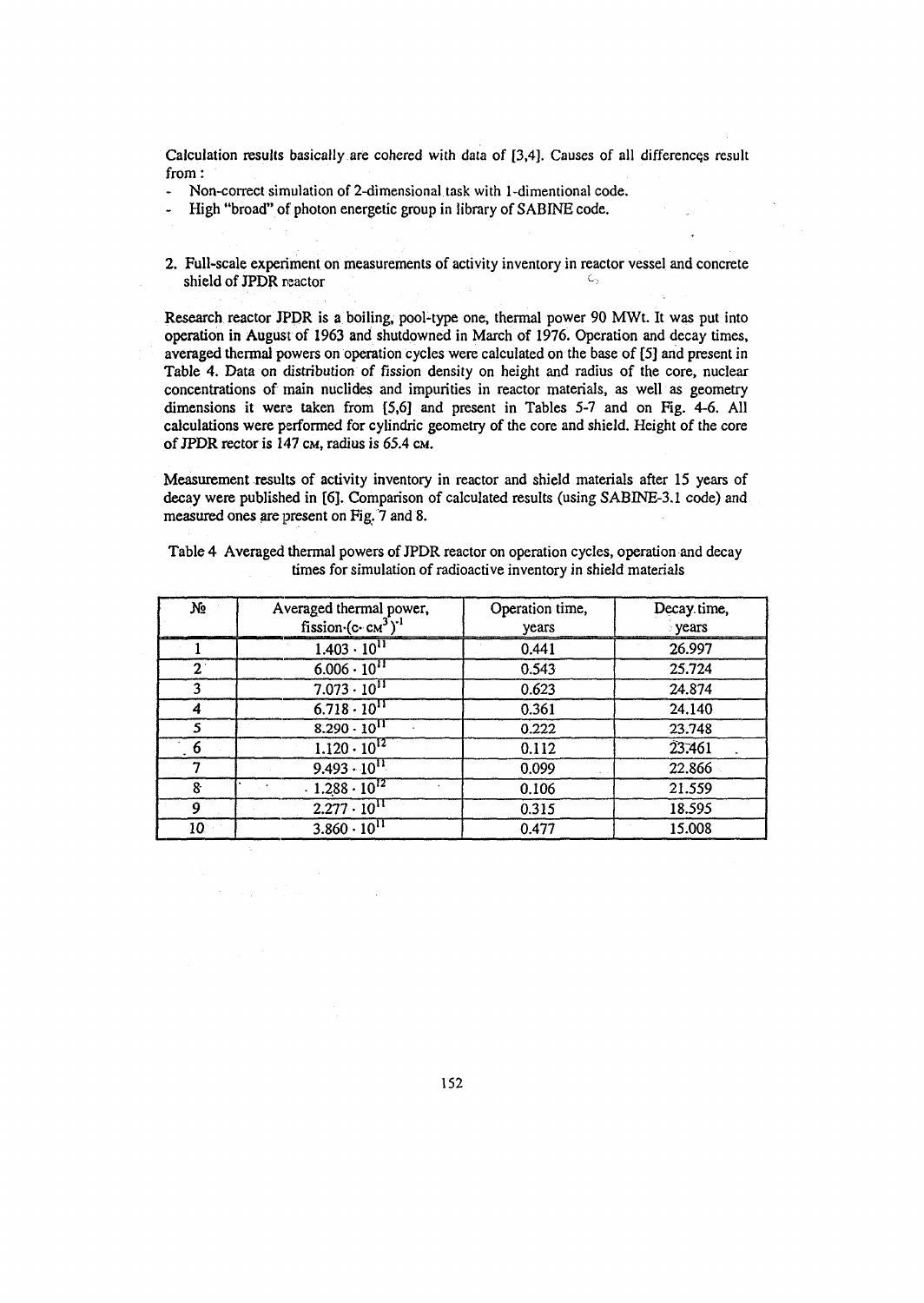

153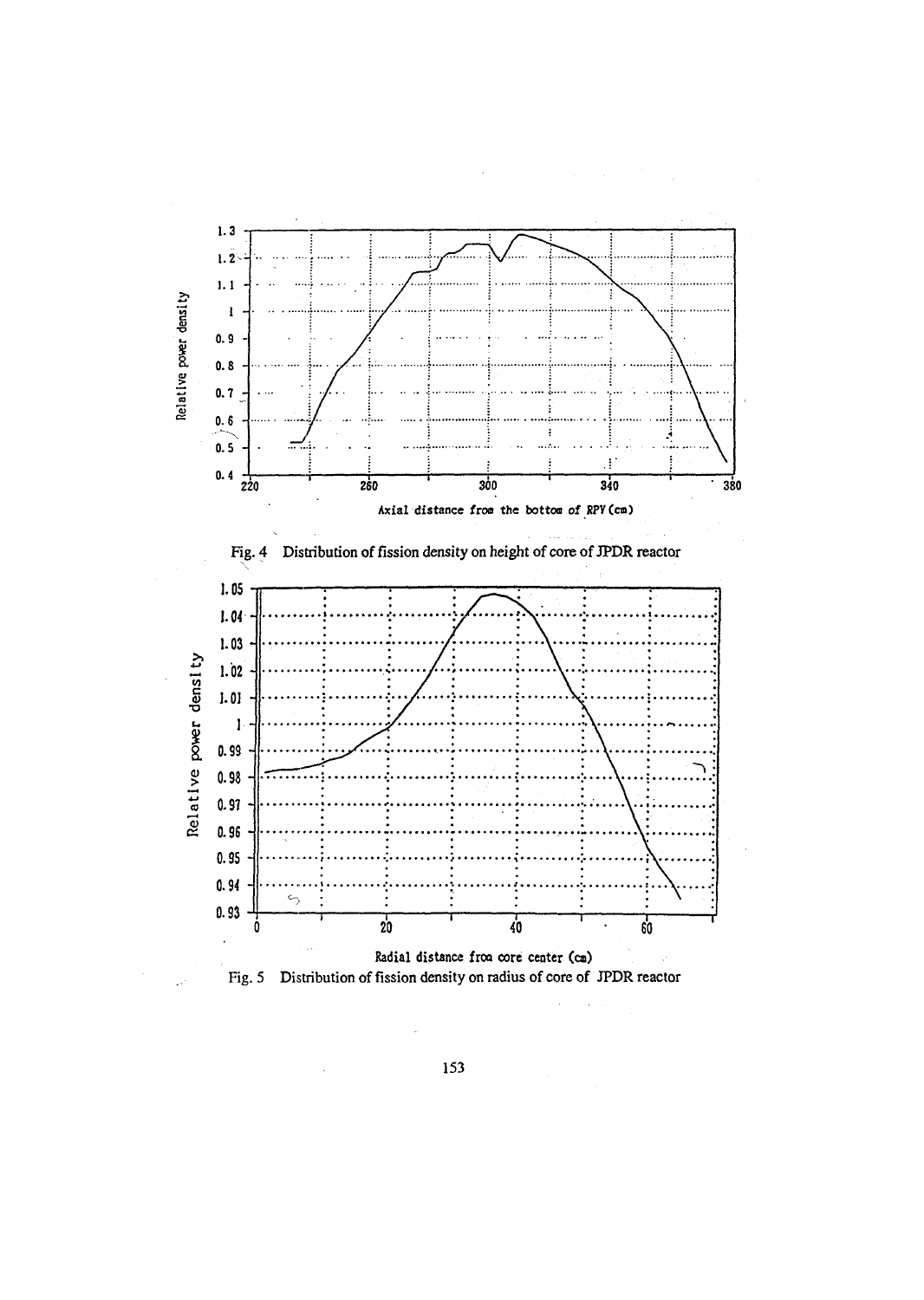

Fig. 6 Simulation scheme for JPDR calculations<br>
See IPDR calculations

| Table 5 Simulation scheme for JPDR calculations |  |  |  |  |  |
|-------------------------------------------------|--|--|--|--|--|
|-------------------------------------------------|--|--|--|--|--|

 $\overline{\phantom{a}}$ 

| $\overline{Z}$ <sub>one</sub><br>Name |                         | Size, cm |
|---------------------------------------|-------------------------|----------|
|                                       | Core                    | 64.5     |
|                                       | Water shield            |          |
|                                       | Reactor vault           |          |
|                                       | Water shield            | 22.79    |
|                                       | Reactor vessel liner    |          |
|                                       | Reactor vessel          | 6.7      |
|                                       | Air gap                 | 23.3     |
|                                       | Concrete linear (steel) | 1.3      |
|                                       | Concrete                | 198.7    |

 $\ddot{\phantom{0}}$  $\bar{\mathcal{A}}$ 

> $\mathcal{O}(\frac{1}{2})$ 154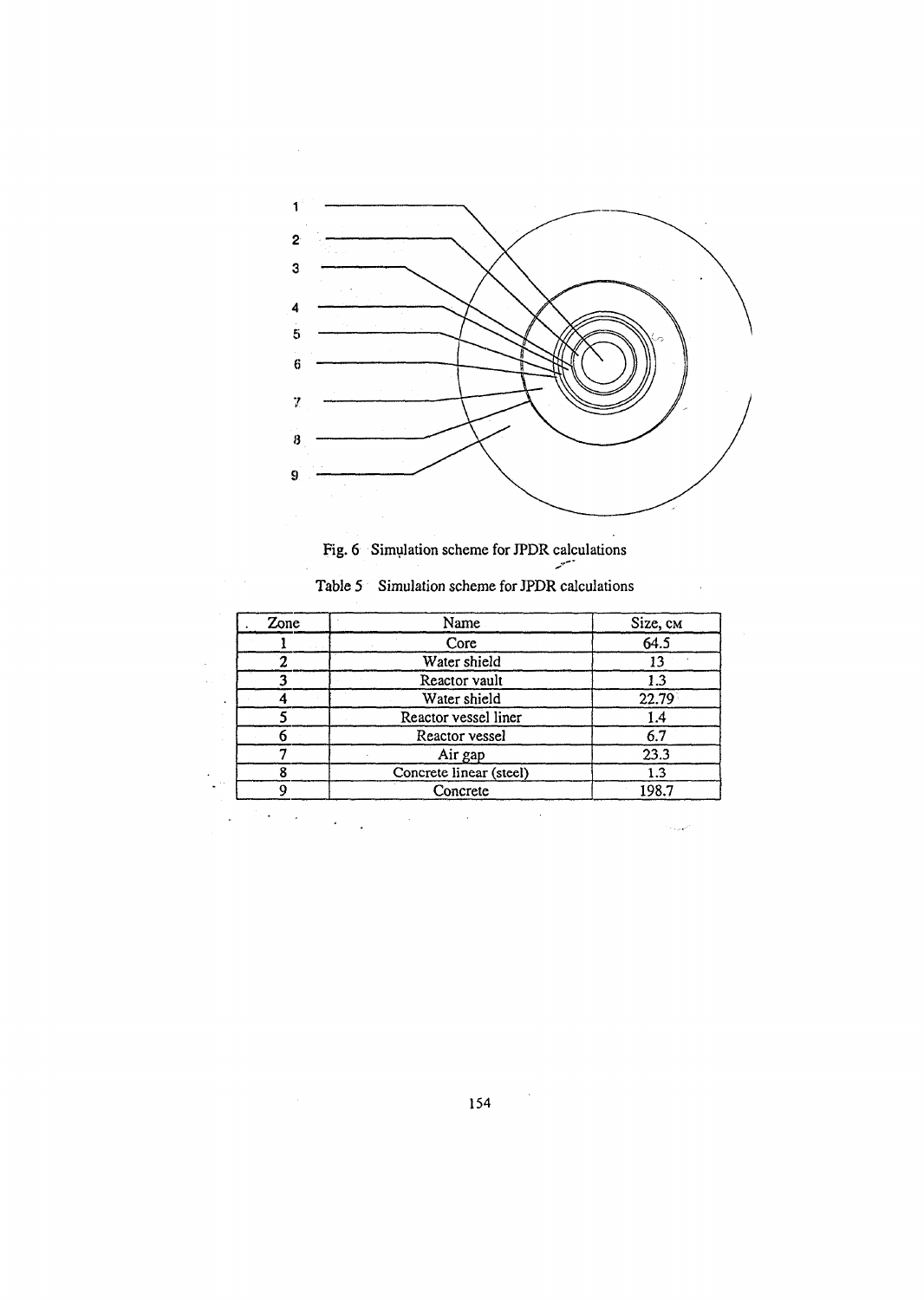|                          |                      |                     |                            | Zone*          |                   |                   |
|--------------------------|----------------------|---------------------|----------------------------|----------------|-------------------|-------------------|
| Element                  |                      | 2,4                 | 3,5                        | $-6$           | 8                 | 9                 |
|                          |                      |                     | <b>SUS-27</b>              | ASTM-          |                   | Concrete          |
|                          |                      |                     |                            | A302B          |                   |                   |
| H                        | $2.7810^{2}$         | $5.05510^{2}$       |                            |                |                   | $1.05910^{2}$     |
| $\overline{\text{Na}^+}$ |                      |                     |                            |                |                   | $8,40310^{4}$     |
| $\tau$                   |                      |                     | $3.17310^{4}$              | $9.82910^{4}$  | $8.26610^{4}$     |                   |
| $\mathbf O$              | $2.48910^{2}$        | $2.52710^{2}$       |                            |                |                   | $4.51310^{2}$     |
| Al                       |                      |                     |                            |                |                   | $2,657$ $10^{-3}$ |
| Si                       |                      |                     | $1.810 10^{-3}$            | $3.87010^{4}$  | $1.14710^{4}$     | $1.60710^{2}$     |
| Ca                       |                      |                     |                            |                |                   | $2.65110^{3}$     |
| Cr                       | $1.90010-4$          |                     | $1.741 \overline{10^{-2}}$ |                |                   |                   |
| $Mn^{-}$                 |                      |                     | $1.734$ $10^{-3}$          | $1.14010^{-3}$ | $9.81010^{4}$     |                   |
| Fe                       | 7.32410 <sup>4</sup> | $\epsilon^{\prime}$ | $5.787 \cdot 10^{-2}$      | $8.22010^{2}$  | $8.430$ $10^{-2}$ | $4.85710^{4}$     |
| Ni                       | $8.28710^{5}$        |                     | $8.11210^{-3}$             | $4.43010^{4}$  |                   |                   |
| Zr                       | $5.06610^{3}$        |                     |                            |                |                   |                   |
| $^{235}$ U               | 1,44610 <sup>4</sup> |                     |                            |                |                   |                   |
| $238$ U                  | $5.34910^{3}$        |                     |                            |                |                   |                   |

 $\pm$   $\pm$ 

Таблица 6 Ядерные концентрации для материалов и примесей разных зон,<br> $10^{-24}$  cm<sup>-3</sup> 

\* Air gap (зона 7) has following characteristics:<br>N (nitrogen) = 3.91 10<sup>-5</sup>, O (oxigen) = 1.045 10<sup>-5</sup> (10<sup>-24</sup> cm<sup>-3</sup>)

| Table 7 | Impurity concentrations (in reactor vessel and concrete shield) |  |  |  |
|---------|-----------------------------------------------------------------|--|--|--|

| Isotope           | Material       |                  |                               |  |  |
|-------------------|----------------|------------------|-------------------------------|--|--|
|                   | <b>SUS-27</b>  | ASTM-A302B       | Concrete                      |  |  |
| ω∼                | $9.293610^{3}$ | $-1.511710^{-5}$ | $1.255010^{7}$                |  |  |
| $^{152}\text{Eu}$ |                |                  | $9.737510^{3}$                |  |  |
| ج الأا            |                |                  | $1.062510^{-8}$               |  |  |
|                   |                |                  | <b>Automobile</b><br>$\cdots$ |  |  |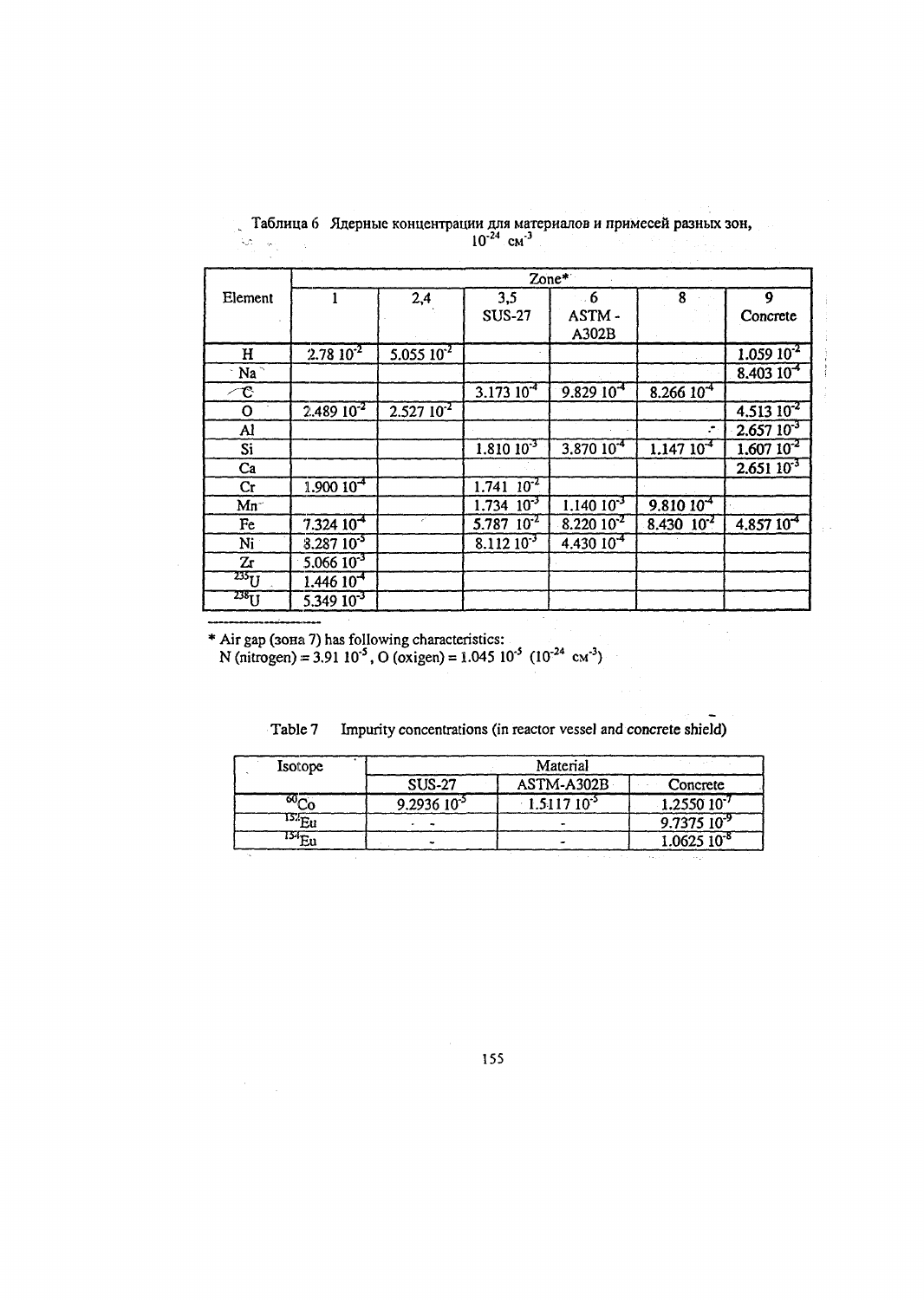

Fig. 7 Distribution of activity inventory for <sup>60</sup>Co on the thickness of reactor vessel of JPDR (height 360 CM)





- Fig. 8 Distribution of activity inventory on the thickness of concrete shield for JPDR reactor (height 340 CM )
	- $\Delta$  measured data for  $^{60}$ Co
	- $1 -$  calculated data for  ${}^{60}Co$
	- €– measured data for <sup>152</sup>Eu
	- 2 calculated data for <sup>152</sup>Eu
	- V- measured data for <sup>154</sup>Eu
	- 3 calculated data for <sup>154</sup>Eu